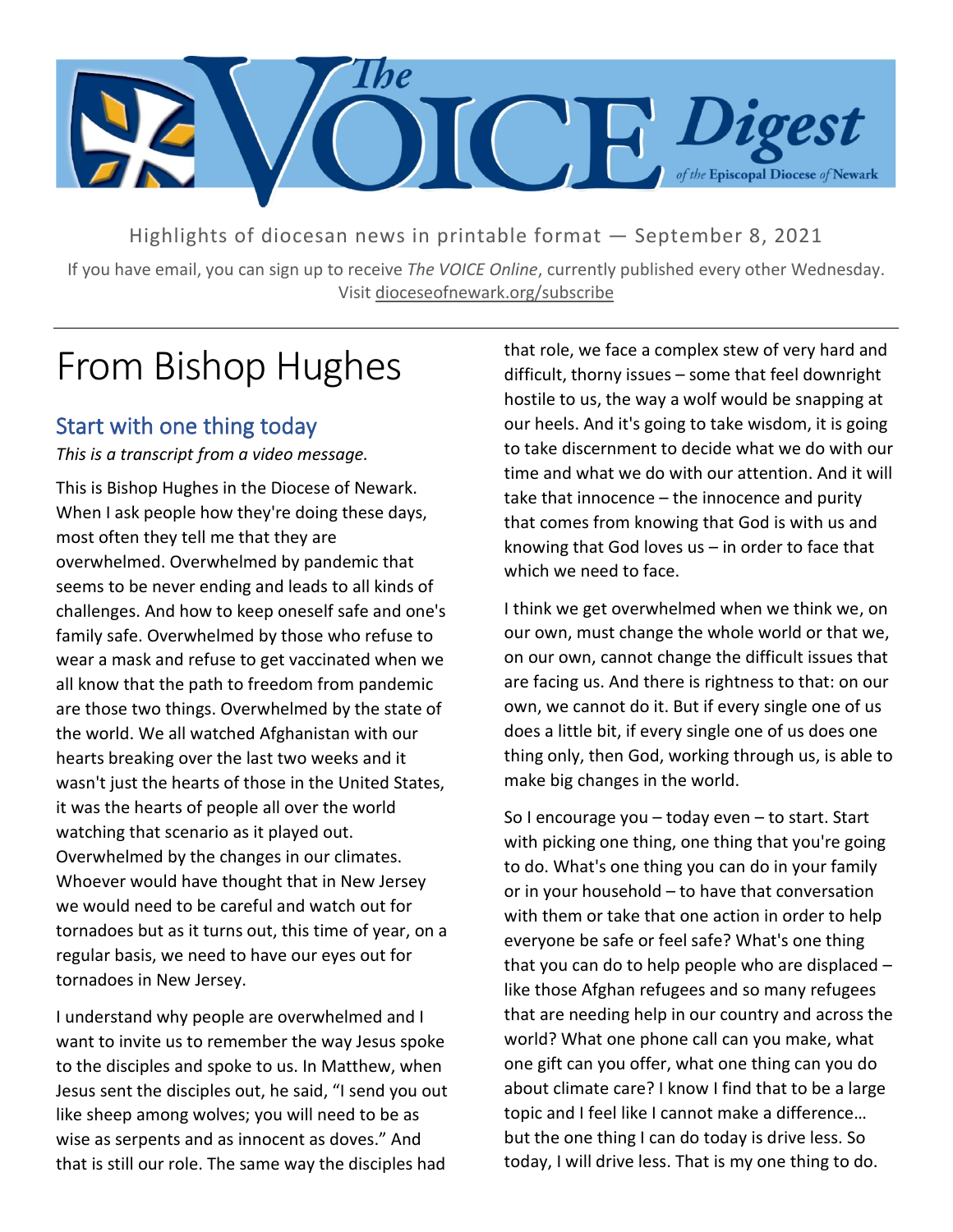Our one thing takes us away from thinking that we've got to fix the whole world on our own or that the world is impossible to fix. And if each of us does our one thing, then there we are being wise like Jesus told us to be. Wise and relying on God in that pure and innocent way that Jesus asked us to rely on God – the God who goes before us, the God who goes with us, and the God who goes behind us – helping us to accomplish that one thing.

Start with one thing today.

# From Canon Wright

### Episcopal House reopens

After almost 18 months, Episcopal House has reopened, beginning yesterday, September 7th. In March 2020, Bishop Hughes closed Episcopal House for routine use as part of our response to the pandemic. This decision was reinforced by the Governor of New Jersey's directive at the time that anyone who could work from home should do so. Most of the diocesan staff has been working from home either completely or on a hybrid schedule, though some staff members have been in the building regularly, depending on their work responsibilities. Episcopal House has also been closed to diocesan meetings and events during this time.

Diocesan staff works Monday through Friday each week (except for the Bishop and Canons who work on Sundays and have a day off on Friday). Recognizing the need for flexibility after this long period away, some diocesan staff members may be working from home on Mondays and Fridays for some time. However, the diocesan staff is now generally on-site at Episcopal House on Tuesday, Wednesday, and Thursday each week.

Diocesan groups, commissions, and events are asked to continue to meet online whenever practical during the 2021-2022 program year. If inperson meetings are needed for a group or event (whether at Episcopal House or elsewhere), Bishop Hughes has asked that **in-person meetings comprise only 50% or less of the meetings scheduled**. Online meetings should account for the remaining 50% (or more) meetings on a group's schedule. The custom of providing meals at diocesan meetings and events will continue to be very limited and will not be available in most cases. Room scheduling will take into account the need to allow for social distancing, which makes some of our smaller meeting rooms unavailable for most groups.

Guests to Episcopal House will be asked to wear a mask upon entering the building. Staff members and guests alike should anticipate wearing a mask at group meetings and public events held at Episcopal House.

Please join me in commending our diocesan staff who have worked very effectively to continue supporting the ministry and mission of our Diocese throughout this time, requiring a great deal of resilience, creativity, and commitment. Their good grace and good humor throughout this time has served us all well. Please be patient as we adjust to this new hybrid model of working together going forward.

Pax, Canon Wright

## Features

### Reflections on the removal of the Charlottesville Confederate statues

*By the Rev. Dr. Elaine Ellis Thomas*

It happens every year. As the anniversary of the August 12, 2017, Unite the Right Rally in Charlottesville approaches, I can feel the anxiety begin to rise. The first year, I wasn't quite sure what was causing my dis-ease in the weeks leading up to A11/12 (as we who were there have shorthanded it). But once the 12th came, the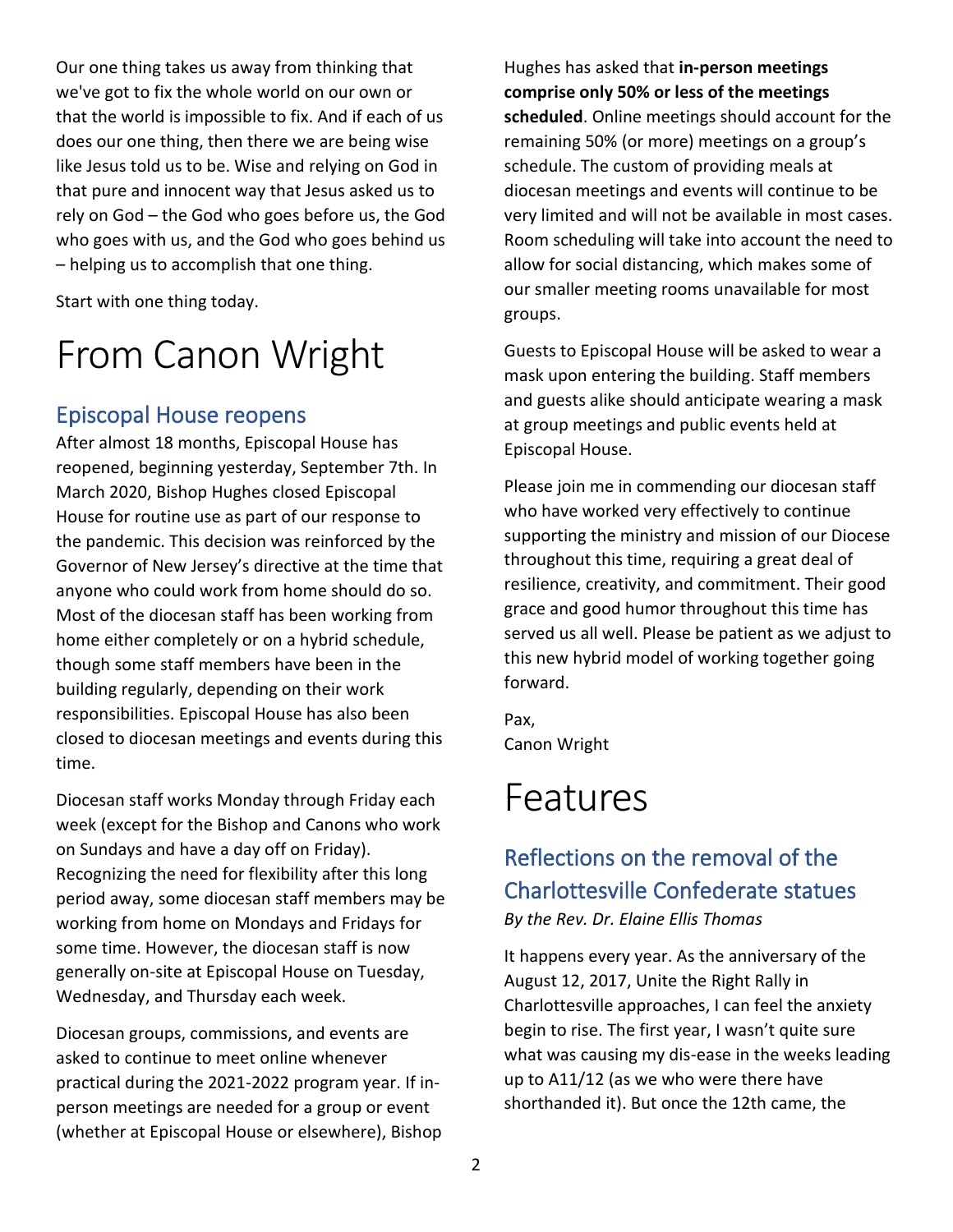sensitivity to loud noises, sirens, and helicopters flying overhead were pretty clear signals.

For those of you who don't know about that part of my life and ministry, I was one of the clergy organizers in that "summer of hate." A Mother's Day tiki torch rally around the Robert E. Lee statue, Proud Boys earning their stripes by intimidation and violence along Charlottesville's downtown pedestrian mall, a Ku Klux Klan rally on July 8 around the Stonewall Jackson monument, and the weeks of planning and preparation for what we knew would be a violent day in mid-August – we were in a constant state of vigilance for the next burst of white supremacist activity, trying to protect our community, our congregations, and those most vulnerable to attack.

This year was different. In July, I watched as friends livestreamed the removal of the Lee and Jackson statues, followed by two non-Confederate but equally racist memorials to Lewis and Clark and George Rogers Clark. It was stunning to watch, even from afar, and I shed a lot of tears. Those Confederate participation trophies, as Prof. Jalane Schmidt of UVA labelled them, stood for years as a reminder to Black folks that they did not really belong, that they weren't equal. This belief requires a distortion of history, though, when you understand that the Black population in Charlottesville was larger than the white population during the Civil War. Yes, the majority of them were enslaved, but Albemarle County was still their home.

So, Blacks in Charlottesville had these reminders of racial terror confronting them for almost 100 years, and four years ago, hundreds of white supremacists came to town to try to keep them there. Before it was over, more than 30 counterprotesters suffered serious physical injury from which many are still recovering, Heather Heyer was dead, and two state policemen died when their helicopter that had circled overhead all day crashed just outside of town. To witness those statues come down was stunning.

An irresistible urge to see it for myself gnawed at me for many weeks, so a couple of weeks ago, I hopped in my car and drove to Charlottesville for the first time since shortly after I had left. I reached out to the Charlottesville Clergy Collective of which I had been the co-convener, and let people know that I would be there on a certain day and time and invited any who were available to come pray with me over these empty spaces. A handful were able to join me in remembering and reminiscing and offering prayers for continued healing of Charlottesville and our nation. We walked over the now-empty ground where Lee and Jackson once stood, we paused at the marker where enslaved people were auctioned, and we prayed together.

There is something about shared trauma that makes it hard to process outside the company of those who share it with you. On the first anniversary, as I was trying to cope with not being in Charlottesville, Prof. Schmidt reminded me that after World War II, all the old vets would go down to the VFW and tell war stories, but then they went home and rarely mentioned it. While my experience was certainly not comparable to a global war, the trauma has a similar effect. Sharing it with these friends, clergy and activists and community members, provided healing refreshment.

One of the events we recalled as we stood there on the dirt and stones where a giant plinth held up Lee and his horse, Traveler, was the early morning hours of August 12, when those of us who would be counter-protesting the rally gathered for a prayer meeting at First Baptist Church, the oldest Black congregation in Charlottesville. Dr. Cornel West, the legendary activist, theologian, scholar, and public intellectual – knowing that what lay ahead of us that day would be violent and dangerous and frightening – looked at us, pointing his finger, and said in his inimitable voice, "Do not forget that those you meet today were created in the image of God, just as you were. God loves them, too."